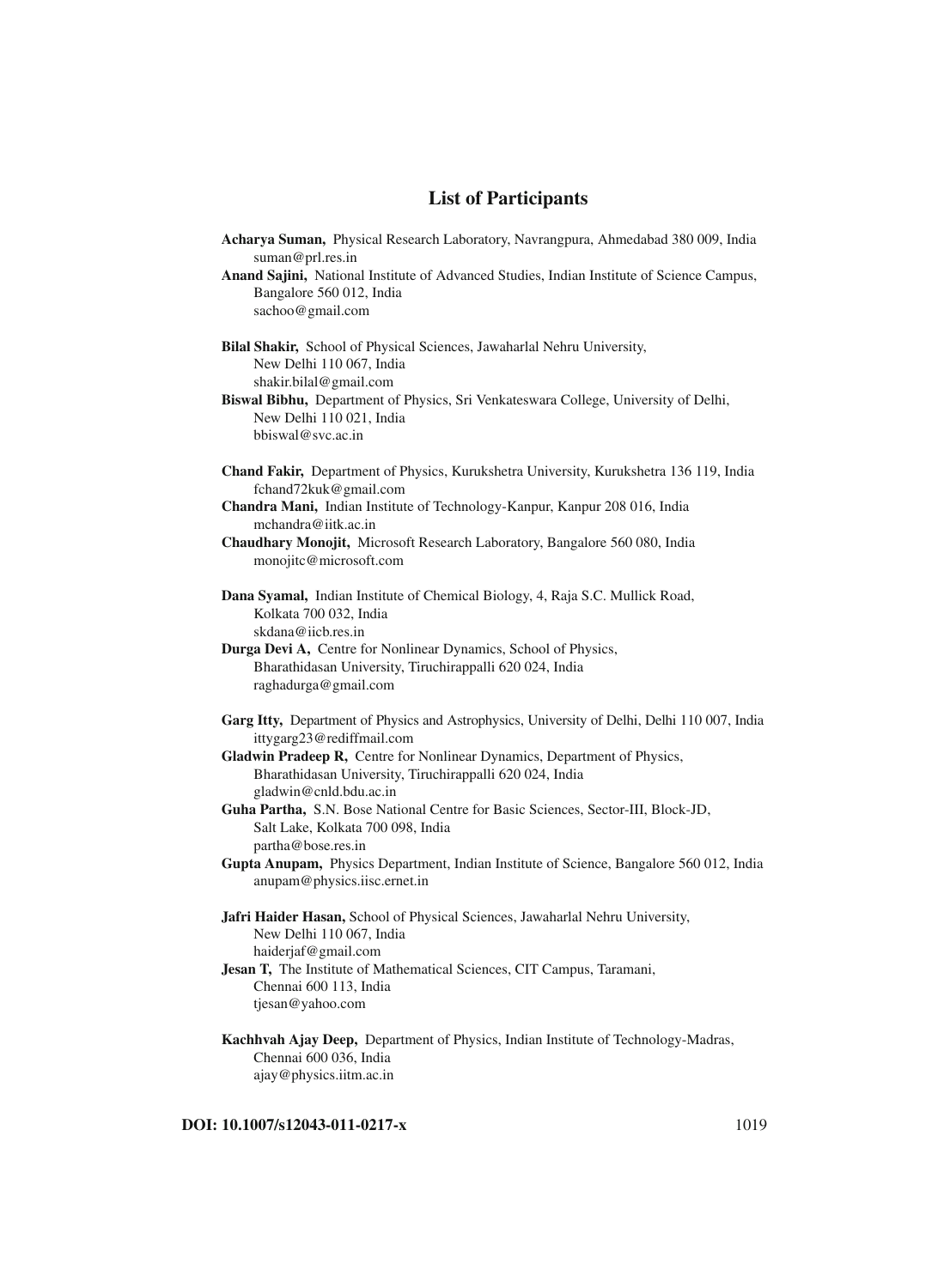*List of participants*

| Kamal Neeraj, The Institute of Mathematical Sciences, CIT Campus, Taramani,                                                                       |
|---------------------------------------------------------------------------------------------------------------------------------------------------|
| Chennai 600 113, India                                                                                                                            |
| neeraj@imsc.res.in                                                                                                                                |
| Karnatak Rajat, School of Physical Sciences, Jawaharlal Nehru University,                                                                         |
| New Delhi 110 067, India                                                                                                                          |
| legol18@gmail.com                                                                                                                                 |
| Kishore Vimal, Physical Research Laboratory, Navrangpura, Ahmedabad 380 009, India<br>vimal@prl.res.in                                            |
| Kolwankar Kiran, Ramniranjan Jhunjhunwala College, Opp. Railway Station,                                                                          |
| Ghatkopar(West), Mumbai 400 086, India                                                                                                            |
| kiran.kolwankar@gmail.com                                                                                                                         |
| Kumar Anand, Kurukshetra University, Kurukshetra 136 119, India                                                                                   |
| kukmalik@gmail.com                                                                                                                                |
| Kumar Hitender, Department of Physics, Kurukshetra University, Kurukshetra 136 119, India                                                         |
| hkkhatri24@gmail.com                                                                                                                              |
| Kumar Santosh, School of Physical Sciences, Jawaharlal Nehru University,                                                                          |
| New Delhi 110 067, India                                                                                                                          |
| skumar.physics@gmail.com                                                                                                                          |
| Kumarasamy Suresh, Department of Geography, School of Geosciences,                                                                                |
| Bharathidasan University, Tiruchirappalli 620 024, India                                                                                          |
| sureshscience@gmail.com                                                                                                                           |
| Kumari Meenu, Indian Institute of Science Education and Research (IISER),                                                                         |
| First Floor, Central Tower, Sai Trinity Building, Pune 411 021, India                                                                             |
| meenu.kumari26@gmail.com                                                                                                                          |
| Manchanda Kaustubh, School of Physical Sciences, Jawaharlal Nehru University,<br>New Delhi 110 067, India                                         |
| kaustubh011184@gmail.com                                                                                                                          |
| Mohan Krishna, CSIR Centre for Mathematical Modelling and Computer                                                                                |
| Simulation (C-MMACS), NAL Belur Campus, Bangalore 560 037, India                                                                                  |
| kmohan@cmmacs.ernet.in                                                                                                                            |
| Mukherjee Narendra, IISER Kolkata, Mohanpur Campus, P.O. BCKV Campus                                                                              |
| Main Office, Mohanpur 741 252, Nadia, India                                                                                                       |
| narendramukherjee@yahoo.co.in                                                                                                                     |
|                                                                                                                                                   |
| Nurujjaman Md, TIFR Centre For Applicable Mathematics, Post Bag No. 6503,<br>Sharada Nagar, Bangalore 560 065, India<br>jaman@math.tifrbng.res.in |
| Punetha Nirmal, School of Physical Sciences, Jawaharlal Nehru University,                                                                         |
| New Delhi 110 067, India                                                                                                                          |
| punethanirmal@gmail.com                                                                                                                           |
|                                                                                                                                                   |
| Rajyalakshmi S, University of Delhi, Delhi 110 007, India                                                                                         |
| raji_c4a@rediffmail.com<br>Rakshit Biswambhar, Indian Institute of Technology-Kharagpur, Kharagpur 721 302, India                                 |
| hibiswa.iitkgp@gmail.com                                                                                                                          |
|                                                                                                                                                   |
|                                                                                                                                                   |
| Ramappa Prabhu, Harish-Chandra Research Institute, Chhatnag Road, Jhusi,                                                                          |
| Allahabad 211 019, India<br>prabhurama@gmail.com                                                                                                  |

1020 *Pramana – J. Phys.***, Vol. 77, No. 5, November 2011**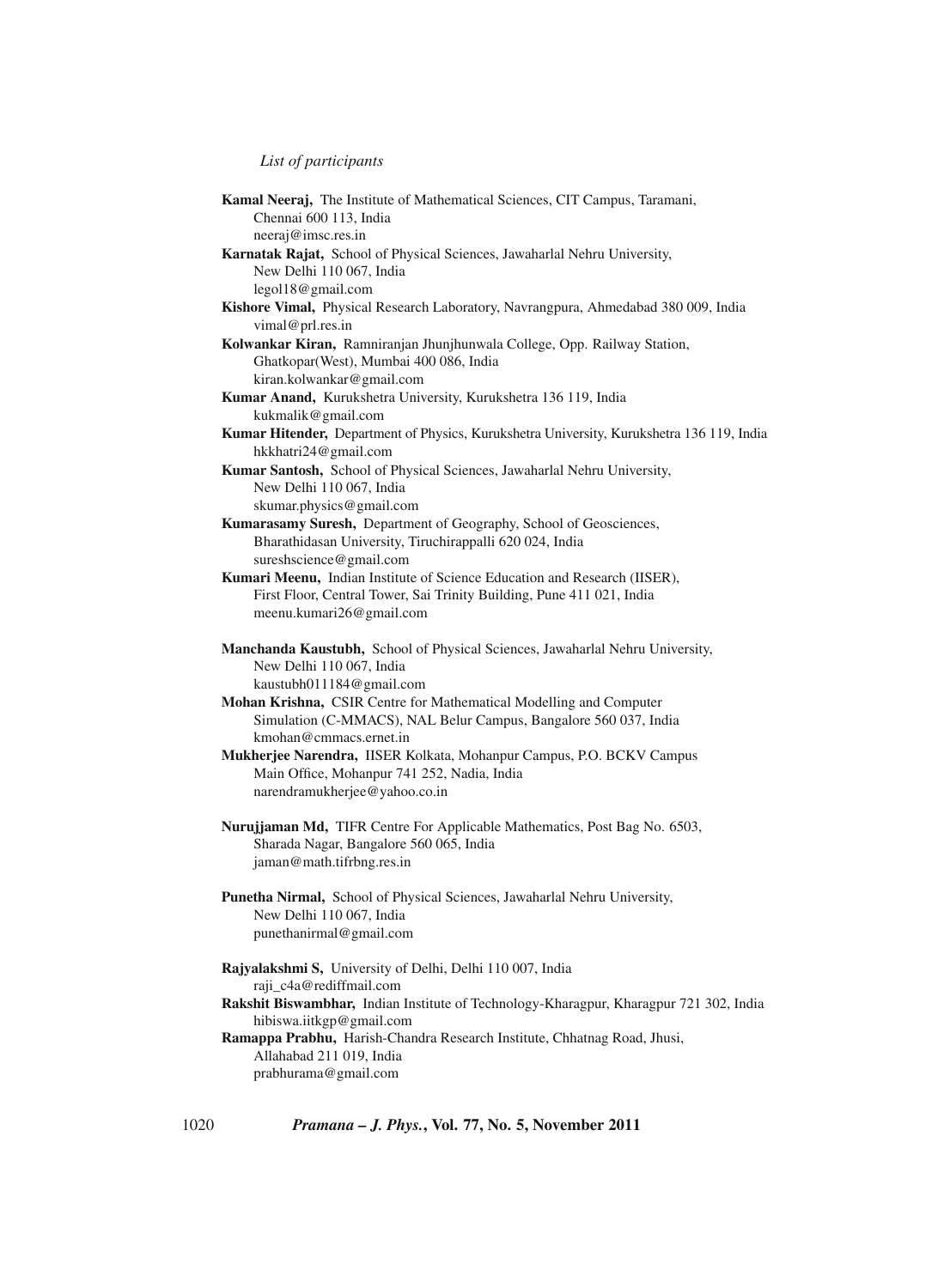*List of participants*

| Ramupillai Gopal, Nehru Memorial College, Puthanampatti, Tiruchi 621 007, India           |
|-------------------------------------------------------------------------------------------|
| gopalphysics@gmail.com                                                                    |
| Ravichandran, Indian Institute of Technology-Madras, IIT Post Office,                     |
| Chennai 600 036, India                                                                    |
| croor.singh@gmail.com                                                                     |
| Resmi V, Indian Institute of Science Education and Research, Pune 411 021, India          |
| v.resmi@iiserpune.ac.in                                                                   |
| Ruthiramoorthy Jothimurugan, Centre for Nonlinear Dynamics, School of Physics,            |
| Bharathidasan University, Tiruchirappali 620 024, India                                   |
| jothi.nld@gmail.com                                                                       |
| Sabari Subramaniyan, Department of Physics, Pondicherry University,                       |
| Puducherry 605 014, India                                                                 |
| sabaripu@gmail.com                                                                        |
| Sarkar Apu, Bhabha Atomic Research Centre, Trombay, Mumbai 400 005, India                 |
| asarkar@barc.gov.in                                                                       |
| Saxena Garima, Department of Physics and Astrophysics, University of Delhi,               |
| Delhi 110 007, India                                                                      |
| gsaxena2006@yahoo.co.in                                                                   |
| Sekar Iyengar A N, Plasma Physics Division, Saha Institute of Nuclear Physics,            |
| 1/AF, Bidhannagar, Kolkata 700 064, India                                                 |
| ansekar.iyengar@saha.ac.in                                                                |
| Sethi Tav P, Institute of Genomics and Integrative Biology, Near Jubilee Hall,            |
| Mall Road, Delhi 110 007, India                                                           |
| tavpriteshsethi@gmail.com                                                                 |
| Sharma Amit, The LNM Institute of Information Technology, Rupa ki Nangal,                 |
| Post-Sumel, Via-Jamdoli, Jaipur 302 031, India                                            |
| sharma.a28@gmail.com                                                                      |
| Sharma Pooja, The LNM Institute of Information Technology, Rupa ki Nangal,                |
| Post-Sumel, Via-Jamdoli, Jaipur 302 031, India                                            |
| poojasharma.dynamic@gmail.com                                                             |
| Sheorey Vijay, Physical Research Laboratory, Navrangpura, Ahmedabad 380 009, India        |
| sheorey@prl.res.in                                                                        |
| Shrimali Manish, The LNM Institute of Information Technology, Rupa ki Nangal,             |
| Post-Sumel, Via-Jamdoli, Jaipur 302 031, India                                            |
| m.shrimali@gmail.com                                                                      |
| Singh Nagendra Prasad, Department of Mechanical Engineering, Indian Institute of Science, |
| Bangalore 560 012, India                                                                  |
| npsingh@mecheng.iisc.ernet.in                                                             |
| Singh Rajeev, The Institute of Mathematical Sciences, CIT Campus, Taramani,               |
| Chennai 600 113, India                                                                    |
| rajeev@imsc.res.in                                                                        |
| Singh Ram Mehr, Chaudhary Devi Lal University, Sirsa 125 055, India                       |
| dixit_rammehar@yahoo.co.in                                                                |
| Singh Thounaojam Umeshkanta, School of Physical Sciences, Jawaharlal Nehru University,    |
| New Delhi 110 067, India                                                                  |
| umeshkanta@gmail.com                                                                      |
| Singla Tanu, Indian Institute of Technology-Bombay, Powai, Mumbai 400 076, India          |
| tanu.phys@gmail.com                                                                       |

*Pramana – J. Phys.***, Vol. 77, No. 5, November 2011** 1021